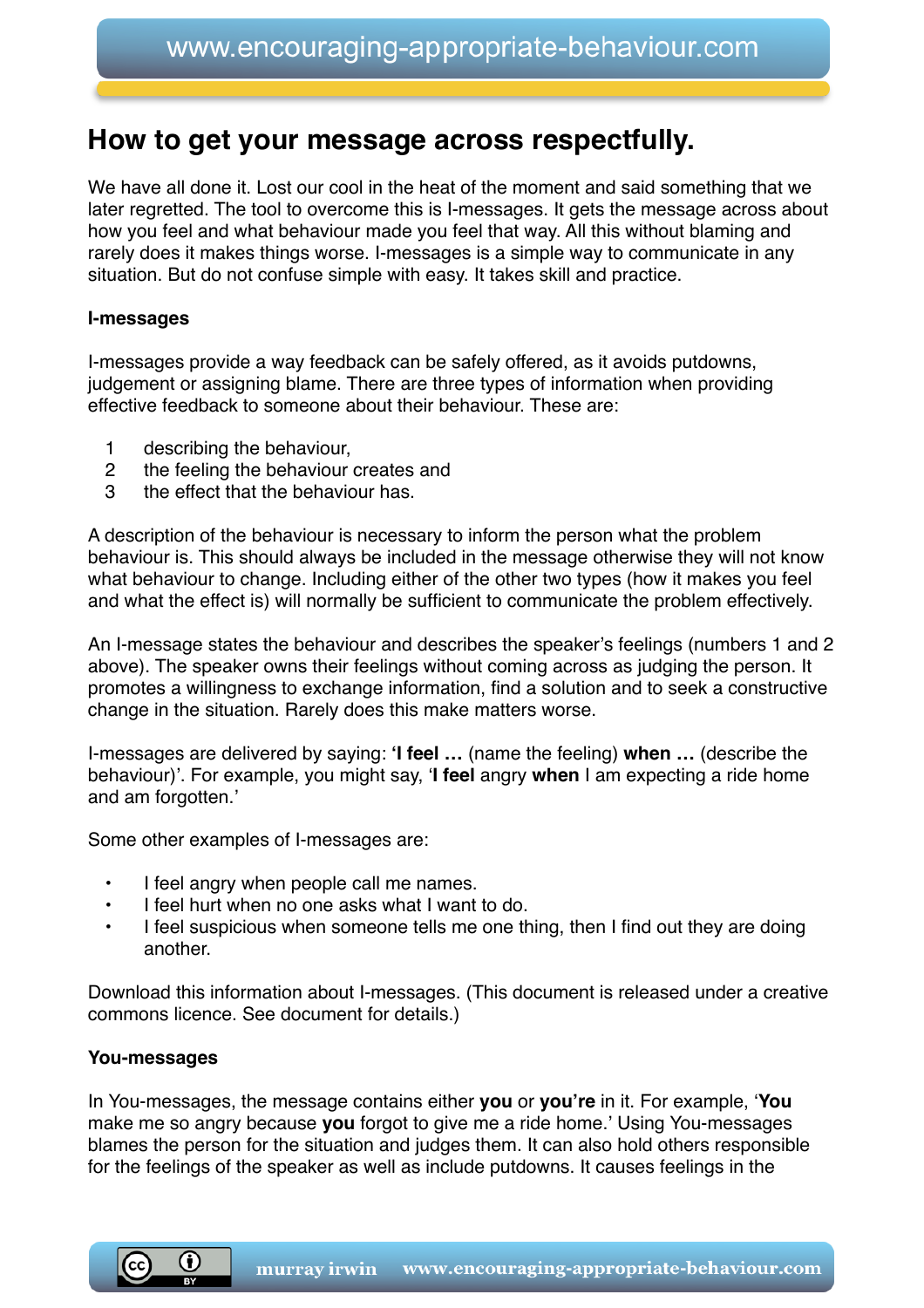receiver that can make them defensive or start making excuses. All of this can make the situation worse.

The examples of the I-messages above have been turned into You-message to show this:

- I feel angry when you call me names.
- I feel hurt when you don't ask what I want to do.
- I get suspicious when you're telling me one thing then I find out you're doing another.

#### **I-messages and You-messages**

An effective I-message does not contain a ʻyou' reference in it. It is common for those new to I-messages to use the form, **I feel** …(feeling) **when you** … (behaviour) such as ʻI feel upset when you ignore me.' It could be classed as both an I-message and a You-message. However, the ʻyou' in the statement still blames the other person, making them less likely to cooperate. Therefore, the I feel … when you … message needs to be treated as a Youmessage and avoided. Everything said before the ʻyou' is generally ignored by the person receiving the message.

As soon as they hear the ʻyou', most people immediately concentrate on the personal attack that follows. It is similar to using ʻbut' in an argument. This is generally interpreted to mean that you may now disregard everything I have said prior to the ʻbut'. For example, ʻI agree with you, but …' is normally followed by listing all the reasons why you do not agree with them.

Always avoid using the ʻyou' word when giving constructive feedback as it will be heard as a personal attack. Instead replace it with a generic term, like ʻpeople', ʻsomeone' or ʻanybody'. By using a generic term with an I-message, others are more likely to listen to your entire message and willingly change their behaviour.

You will normally feel the same no matter who is using that specific behaviour. So you do not have to single them out. When you don't accuse directly, it enables them to save face and their reaction to you is more open-minded and receptive. It provides an opportunity to start a conversation and work towards a solution.

It is worth noting that I-messages can be used negatively in order to try and manipulate someone. For example, ʻI feel worthless when we are not together', or ʻI feel angry when people go off and talk to somebody else without me.' This use is calculated to manipulate the other person into behaving in the manner the user wants. Like any tool it can be used for good and bad.

#### **Alternative ways of delivering an I-message**

The simplified version, **I feel … when …** is the best starting point when teaching or learning to use I-messages. It is less complex and gets the most important information out first - the behaviour and the feeling about the behaviour.

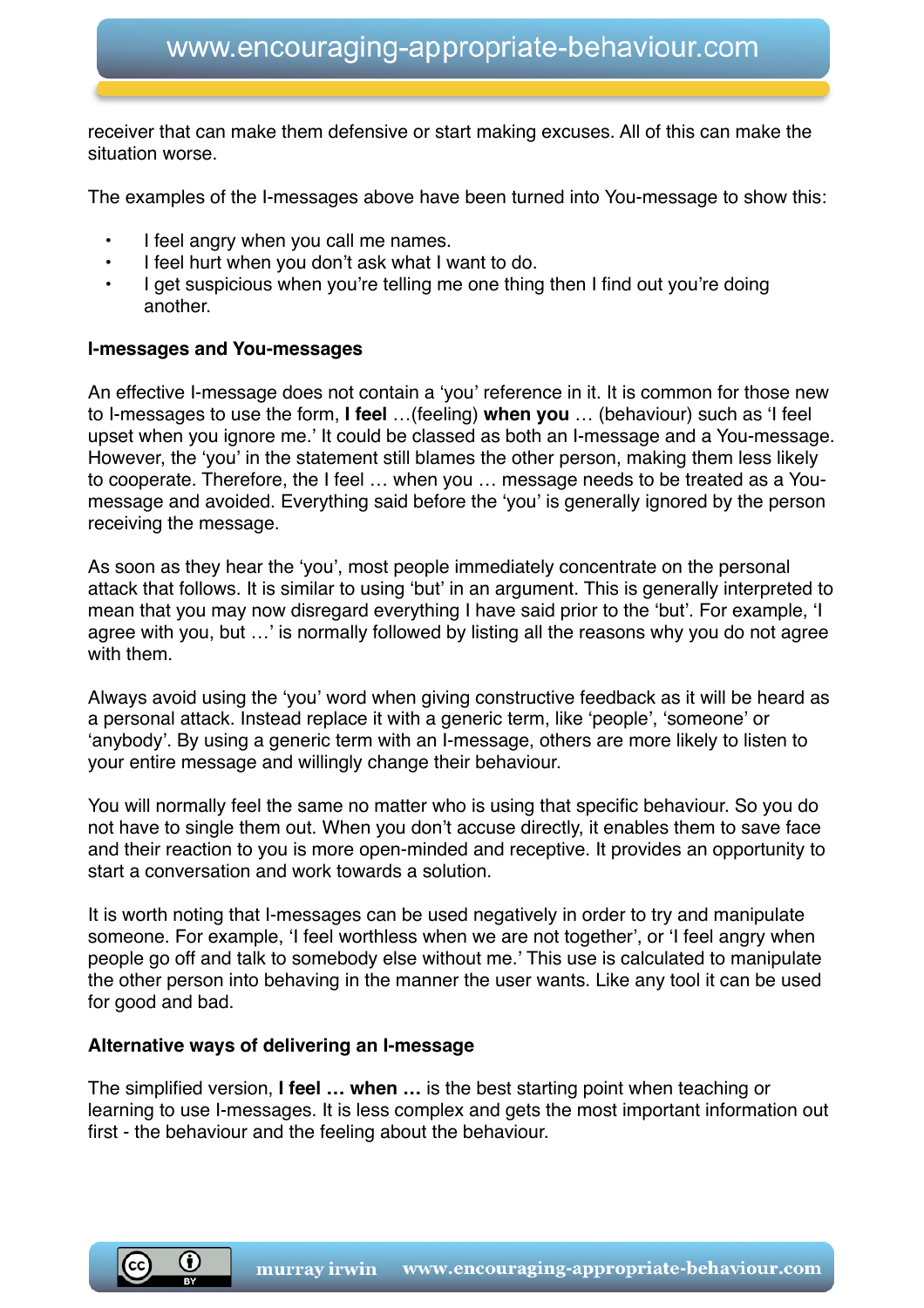A danger in using a template such as this is that it can become predictable or sound false and manufactured. This comes down to what the actual content is and how the message is delivered. o offset this there are a number of additional options.

Below are 20 additional variations to consider. They use the three types of information feelings, behaviour and effect in various combinations.

## **The basic I-message includes the feeling and the behaviour.**

**I feel…** (feeling) **when…** (behaviour)

- I feel worried when it's well after home time and there is no phone call or message.
- I feel angry when I get told off for things when others don't.

Possible other words to replace feel are: **get** and **become**

- I get concerned when I hear stories about the dangerous pranks that are played on people.
- I become frustrated and annoyed when people say they will do something for me and then they don't.

## **Or you can reverse the order:**

**When…** (behaviour) **I feel…** (feeling)

- When people talk about me as if I am not even there, I feel powerless and useless.
- When I am picked on by others, I feel this rage in my gut and just want to rip something to pieces.

Possible other words to replace when are: **because, as, whenever, after,** and **due to**.

- I feel hurt because no one asked me what I thought.
- I feel frightened because of all the yelling and pushing.
- I feel disappointed because this mess has not been cleaned up.
- I feel humiliated as shouting at me in front of others shows a lack of respect.
- I feel offended whenever someone uses racist language.
- I feel suspicious after finding out that people have not told me everything.
- I feel anxious due to the risks involved in riding a motorbike in the city.

### **The basic behaviour and effect messages**

### **I want…** (behaviour) **because…** (effect)

- I want everyone to stay away from the edge because they could fall and get seriously hurt.
- I want everybody to be on time because we need to have this finished tomorrow.

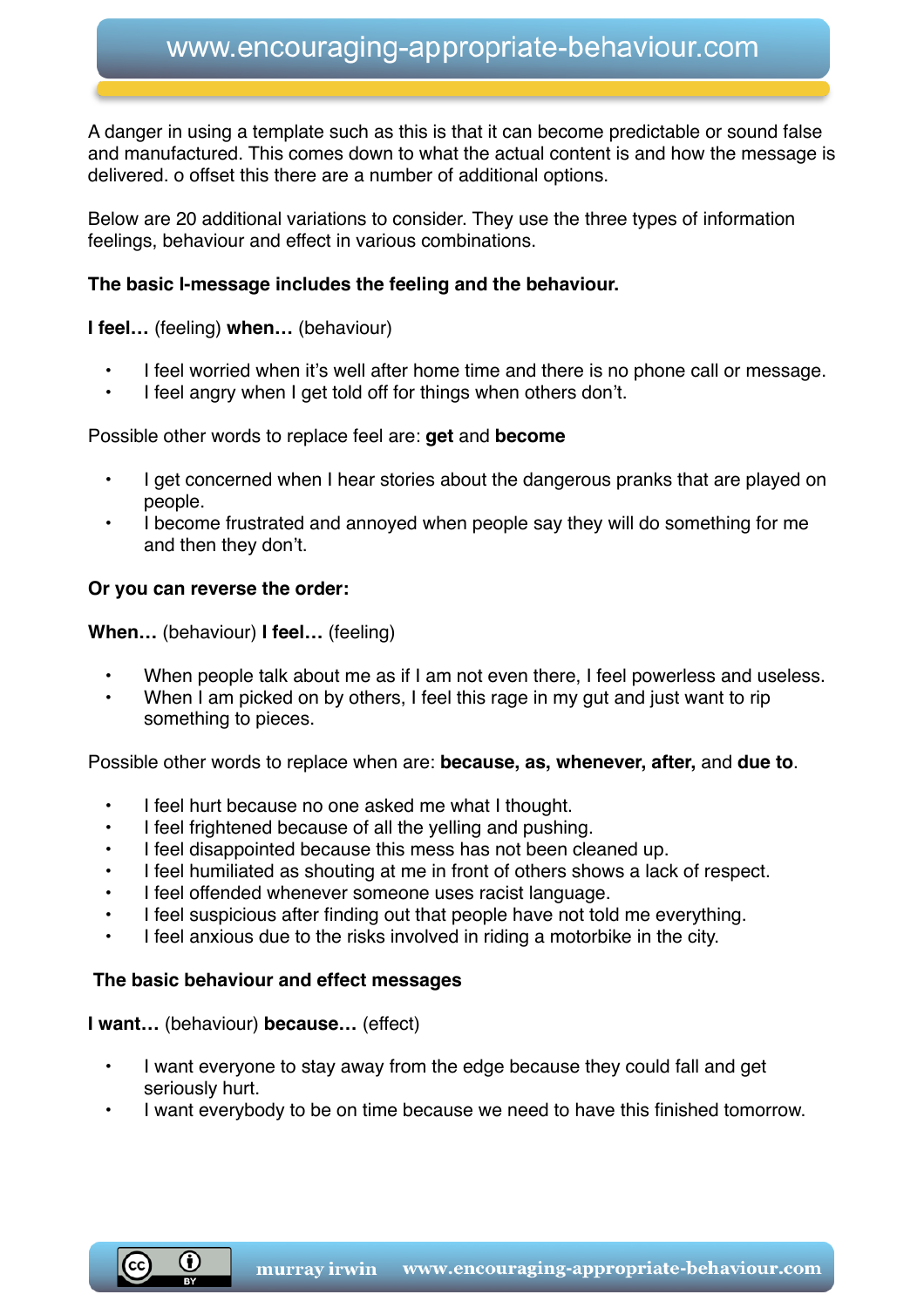**I need…** (behaviour) **because…** (effect)

I need everyone to turn up on time because we cannot serve our customers well without all our staff.

**I expect…** (behaviour) **because…** (effect)

I expect everyone to treat each other with basic respect because that will make it enjoyable for everyone.

**It was my understanding that…** (behaviour) **because…** (effect)

It was my understanding that everyone agreed not to use putdowns because it can make people feel angry or hurt.

### **The complex behaviour and effect message**

**I think…** (behaviour + judgement) **because…** (effect)

• I think telling stories that are not true about someone is unfair because others will believe the stories and not like the person for the wrong reasons.

The complex feeling, behaviour and effect messages

**I would…** (feeling) **it if …** (behaviour) **because…**(effect)

I would appreciate it if everyone would ring when they are late because then I can plan to have enough staff stay back and cover till they arrive.

**I would…** (feeling) **it very much** (or variation) **if…** (behaviour) **because…** (effect)

I would like it much better if only one person at a time spoke because then we can all get to hear what each other has to say.

(behaviour and effect)**… and then I feel …** (feeling)

• Leaving the sports gear outside all the time means it gets ruined and then I feel angry about having to spend money to replace it.

### **The final option is to use a feeling and effect message.**

Just be aware that, when using this type of message, the actual behaviour that is causing the problem is not included in the message. Only its effect is, so you might need a followup message to outline the behaviour to change.